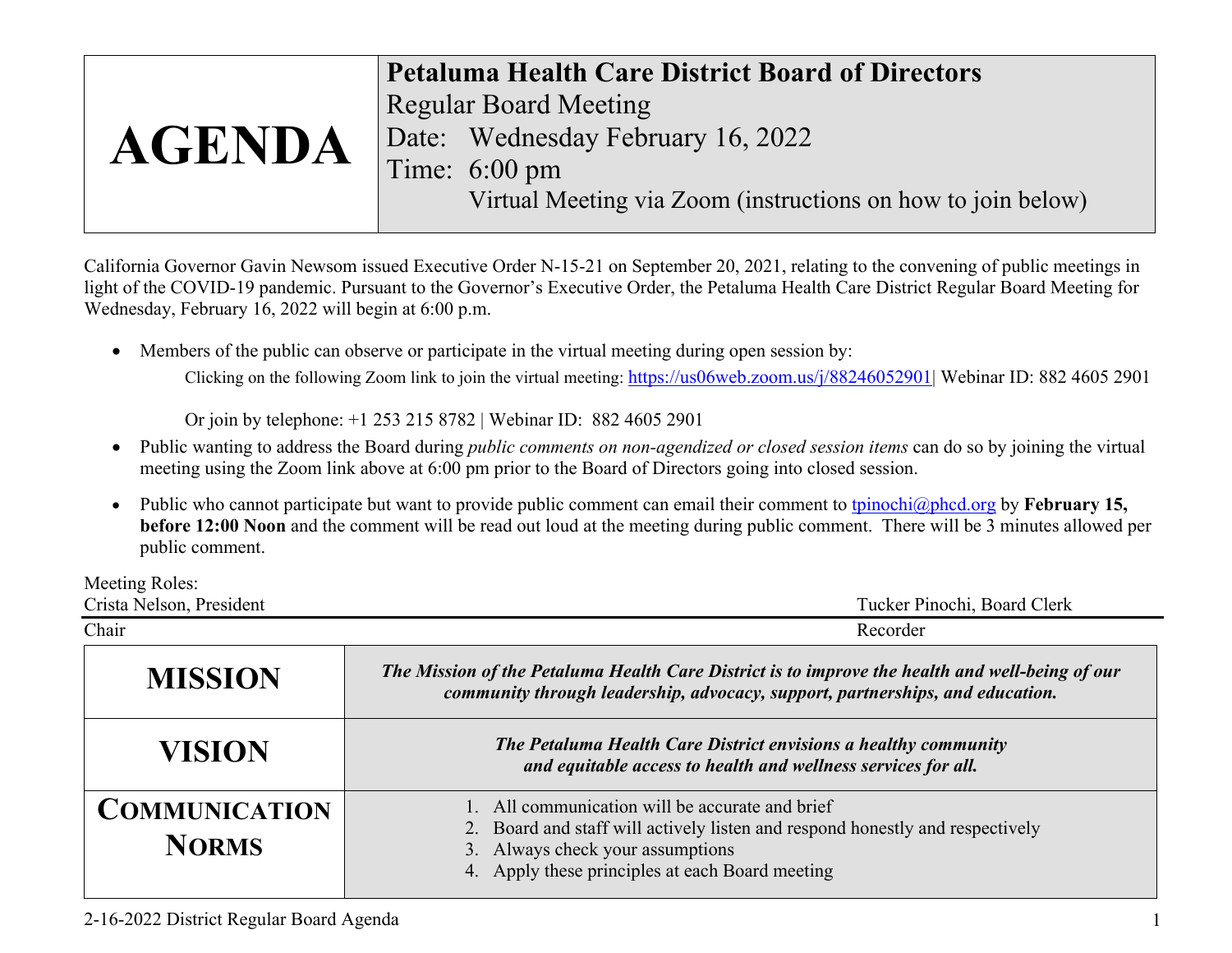The Board values public comments and wishes to convey that although Board members cannot discuss items that are not on the agenda, they listen carefully and appreciate and value input from the public.

There are two opportunities to address the Board during the Board meeting. The first opportunity is during *Public Comments* where the public is invited to make comments on items that are not listed on the current agenda. Public comments are limited to 3 minutes per person. The Board is scheduled to receive no more than 15 minutes of public comments in total unless the Board approves a longer period. If more than three persons wish to address the Board on the same topic, they are encouraged to select a spokesperson. The Board does not take action or discuss items not appearing on the agenda.

The second opportunity for public input is before the Board discusses and takes action on a specific Agenda item. The Petaluma Health Care District is governed by a publicly elected five-member Board of Directors to serve Southern Sonoma County. Board of Directors meetings are typically held on the third Wednesday of each month starting at 5:00 PM unless otherwise noticed. Copies of agendas and approved minutes are available on the PHCD website, [www.phcd.org.](http://www.phcd.org/)

| <b>AGENDA ITEM</b>                                                                                                                                                                                                                                                                                                                                                                                                                                               | <b>METHOD</b>         | <b>RESPONSIBILITY</b>                    |
|------------------------------------------------------------------------------------------------------------------------------------------------------------------------------------------------------------------------------------------------------------------------------------------------------------------------------------------------------------------------------------------------------------------------------------------------------------------|-----------------------|------------------------------------------|
| <b>1. CALL TO ORDER</b><br>Roll Call<br>Call for Conflict<br>Mission and Vision                                                                                                                                                                                                                                                                                                                                                                                  |                       | Crista Nelson,<br><b>Board President</b> |
| 2. CONSENT CALENDAR: The following items are considered routine and non-<br>controversial and will be enacted by one motion as recommended. At the request of the<br>Board of Directors, a specific item may be discussed and/or removed from the Consent<br>Calendar for separate action.<br>Approval of Feb. 16, 2022 PHCD Board Agenda<br>Approval of Jan. 19, 2022 PHCD Board Meeting Minutes<br>$\bullet$<br>Approval of Dec. 31, 2021 Financial Statements | Motion and Action     | Crista Nelson,<br><b>Board President</b> |
| <b>3. BOARD COMMENTS</b><br>52 Ways to be a Better Board: Chapters 17 & 18<br>Petaluma Valley Hospital Community Board Update                                                                                                                                                                                                                                                                                                                                    | Informational         | Jeffrey Tobias, MD<br>Treasurer          |
| 4. RESOLUTION #1-22: GOVERNMENT CODE SECTION 54952(B)<br><b>AUTHORIZING TELECONFERNCE MEETINGS</b><br>AB361 Periodic Findings Requirement<br>$\bullet$<br><b>Public Comments</b>                                                                                                                                                                                                                                                                                 | Discussion/<br>Action | Crista Nelson,<br><b>Board President</b> |
| <b>5. PUBLIC COMMENTS</b> (non-agenda items)                                                                                                                                                                                                                                                                                                                                                                                                                     | Informational         |                                          |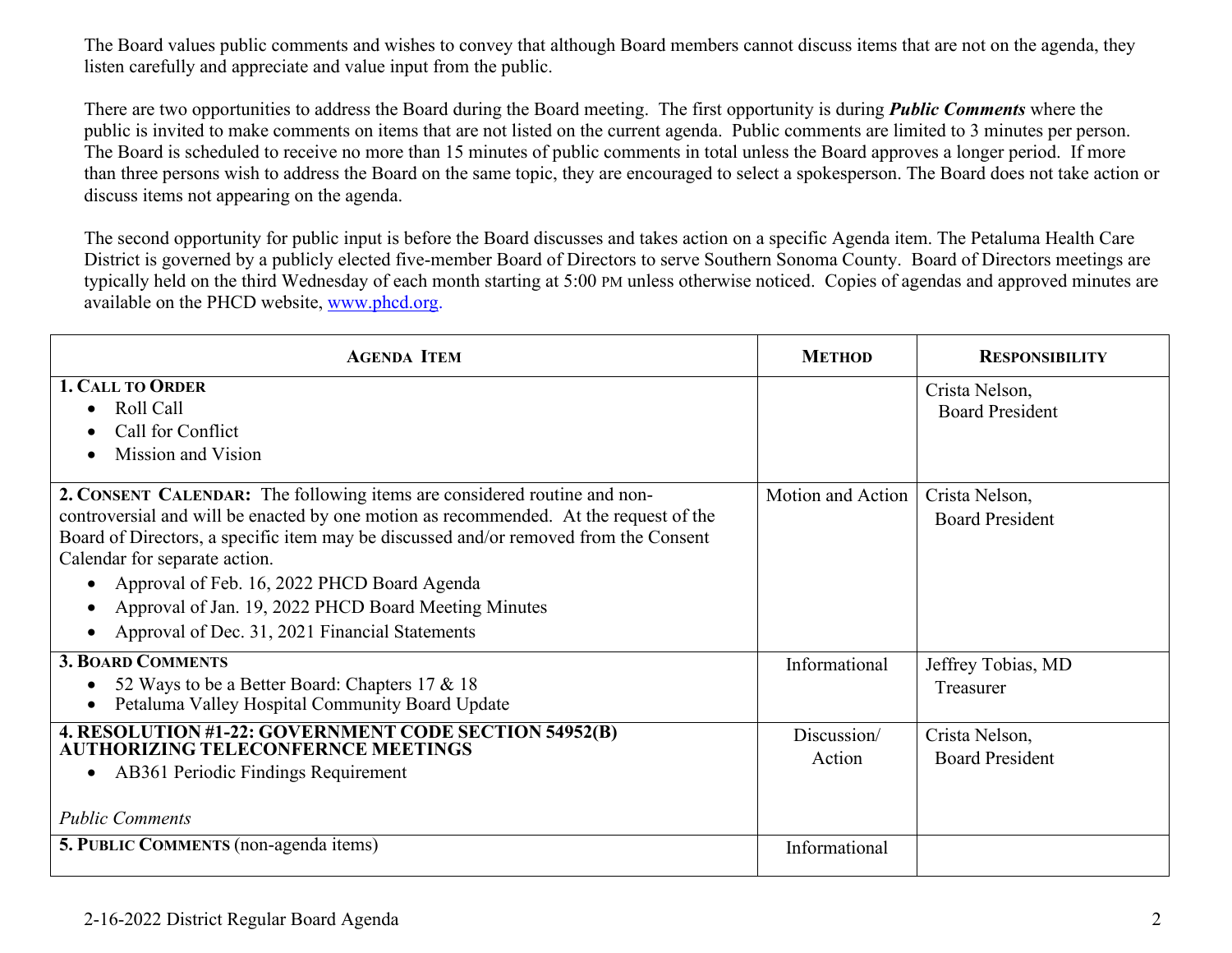| <b>6. PETALUMA VALLEY HOSPITAL COMMUNITY HEALTH INVESTMENT ANNUAL REPORT</b>             | Informational/ | Dana Codron,           |
|------------------------------------------------------------------------------------------|----------------|------------------------|
|                                                                                          | Discussion     | Regional Director CHI, |
|                                                                                          |                | Providence             |
| 7. LIVING UNLIMITED PRESENTATION: THE ROAD HOME                                          | Informational/ | Susan Riggle,          |
|                                                                                          | Discussion     | Founder & Vice Chair,  |
|                                                                                          |                | Living Unlimited       |
| <b>8. FINANCIAL SUSTAINABILITY</b>                                                       | Informational/ | Andrew Koblick,        |
| Jan. 11, Feb. 8, 2022 Finance Committee Meeting Minutes<br>$\bullet$                     | Discussion/    | Controller             |
| Socially Responsible Investing: Proposal to Add Language to Investment Policy            | Action         | Jonathan Spees,        |
| <b>Finance Committee Charter</b>                                                         |                | Consultant             |
| Hospice Building Lease                                                                   |                | Jeffrey Tobias, MD     |
| <b>Business Development Update</b>                                                       |                | Treasurer              |
| <b>Public Comments</b>                                                                   |                |                        |
| 9. PETALUMA HEALTH FOUNDATION - BYLAWS AMENDMENT APPROVAL                                | Discussion/    | Crista Nelson,         |
| Petaluma Health Foundation Bylaws: Article XI, Section C                                 | Action         | <b>Board President</b> |
| <b>Amendment Approval</b>                                                                |                |                        |
|                                                                                          |                |                        |
| <b>Public Comments</b>                                                                   |                |                        |
| 10. ESTABLISHING ZONED ELECTIONS PER THE CALIFORNIA VOTING RIGHTS ACT                    | Informational/ | Ramona Faith, CEO      |
| • CSDA memo attached.                                                                    | Discussion     |                        |
| <b>11. ADMINISTRATIVE REPORTS</b>                                                        | Informational/ | Ramona Faith, CEO      |
| President's Report                                                                       | Discussion     | Crista Nelson,         |
| CEO report                                                                               |                | <b>Board President</b> |
| Blue Zones Steering Committee Members<br>$\circ$                                         |                |                        |
| RFP Update: Website Re-design and Branding<br>$\circ$                                    |                |                        |
| <b>ACHD</b> Advocate<br>$\circ$                                                          |                |                        |
| District News/Articles/Ads                                                               |                |                        |
| <b>12. INFORMATIONAL ITEMS</b>                                                           | Informational  | Ramona Faith, CEO      |
| <b>Upcoming Events:</b>                                                                  |                |                        |
| o Sonoma County Youth Heart Screening, Feb. 27th from 9:00am - 2:30pm.                   |                |                        |
| CSDA Webinar: Board Member and District Liability Issues. March 14,<br>$\circ$           |                |                        |
| 2022 from $1:00$ pm $- 2:00$ pm.<br>CHIPA Mental Health Work Group Feb. 17th 12pm-1:30pm |                |                        |
| $\circ$<br>CHIPA Quarterly April 12 <sup>th</sup> 12pm-1:30pm                            |                |                        |
| $\circ$<br>Next Meeting:                                                                 |                |                        |
| O Regular Board Meeting March 16, 2022                                                   |                |                        |
| <b>General News</b><br>$\bullet$                                                         |                |                        |